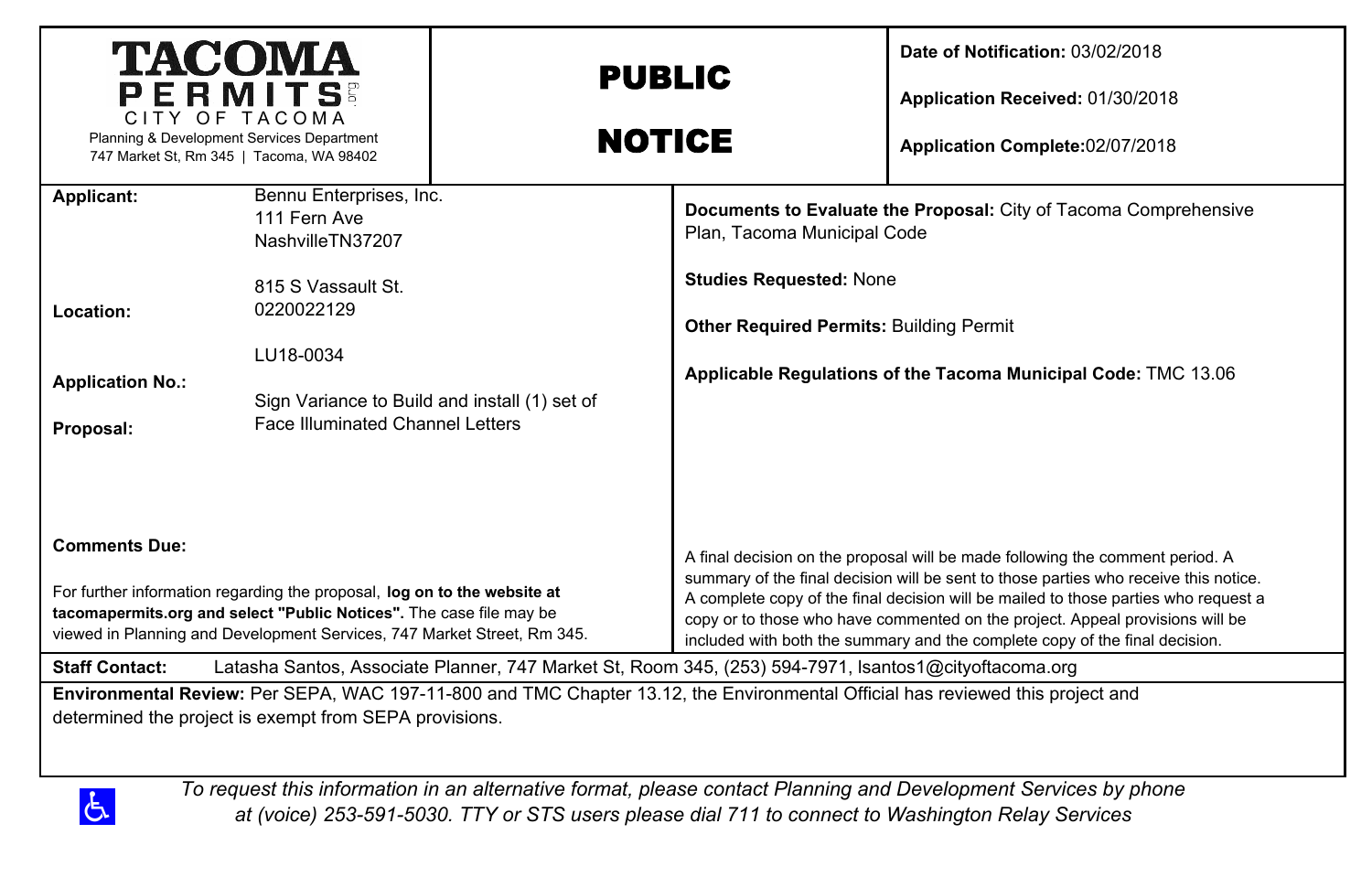# **Kritike Health**

# **Rehabilitation Hospital**



EXT - FRANCISCAN REHAB HOSPITAL - CHANNEL LETTERS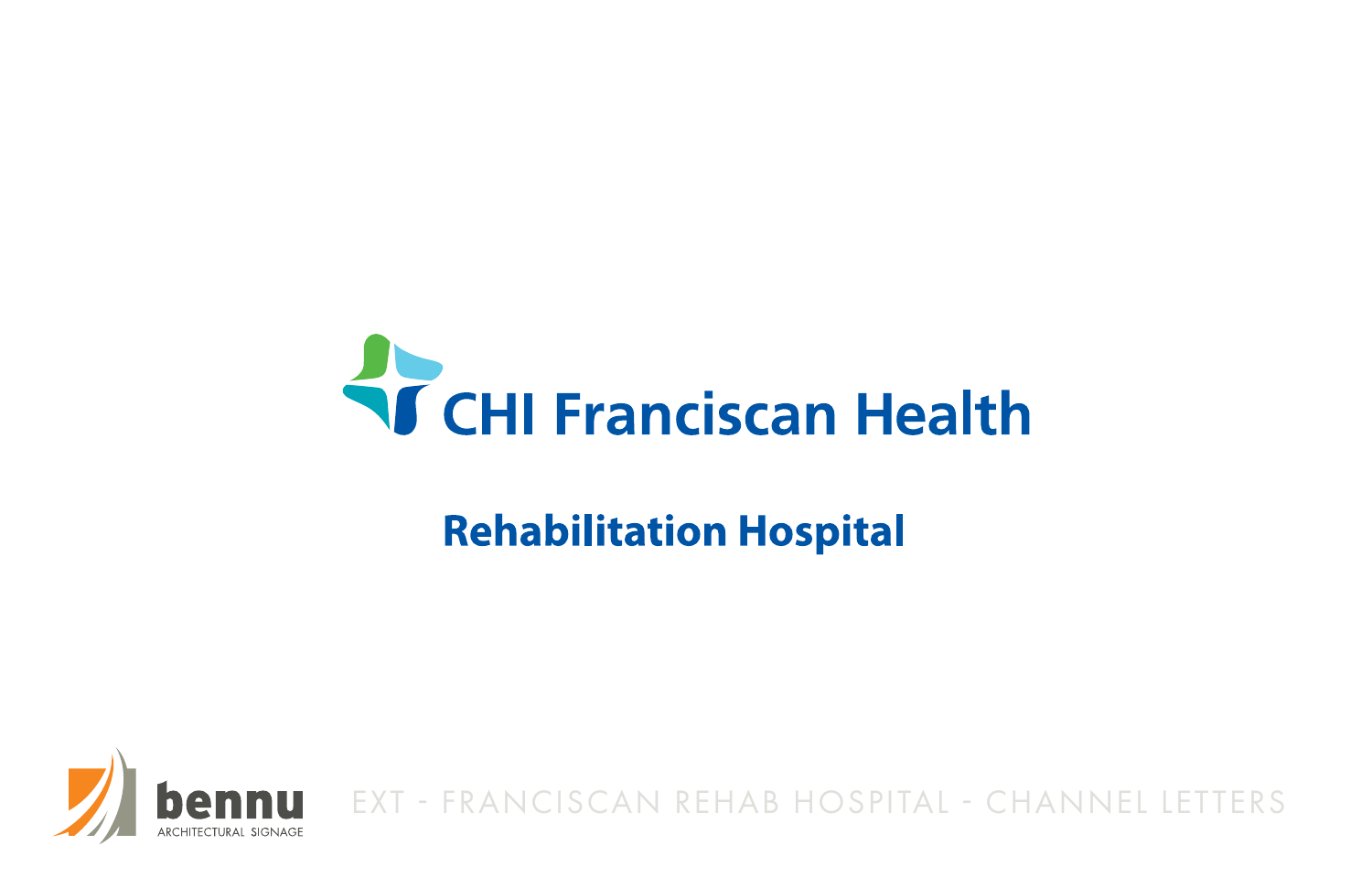

| <b>CLIENT</b> |  |  |  |  |
|---------------|--|--|--|--|
|---------------|--|--|--|--|

**PROJECT ADDRESS**

**PROJECT NAME**

815 SOUTH VASSAULT STREET TACOMA, WASHINGTON 98465

| TONY HATCHELL | <b>PRESENTED BY</b> |  |
|---------------|---------------------|--|
| FILIOT BAF    | <b>PREPARED BY</b>  |  |

| 500141 | 1000E# |
|--------|--------|
|        |        |

| EXT - FRANCISCAN REHAB    |
|---------------------------|
| <b>HOSPITAL - CHANNEL</b> |
| LETTERS                   |

| O <sub>1</sub> | 01/11/2018 |
|----------------|------------|
| 02             |            |
| 03             |            |
| 04             |            |
| 05             |            |
| 06             |            |
| 07             |            |
| 08             |            |

PRIMARY ELECTRICAL TO SIGN LOCATIONS IS TO BE PROVIDED BY OTHERS. 20 AMP DEDICATED CIRCUIT(S) WITH NO SHARED NEUTRALS AND A GROUND RUTURNING TO THE PANEL IS REQUIRED FOR ALL INSTALLATIONS. COLORS REPRESENTED IN THIS DRAWING ARE FOR PRESENTATION PURPOSES ONLY THEY MAY NOT MATCH YOUR FINISHED PRODUCT PERFECTLY. COLOR CALL-OUTS ARE FOR A MATCH AS CLOSE AS POSSIBLE. THIS ORIGINAL DESIGN IS THE SOLE PROPERTY OF BENN ARCHITECTURAL SIGNAGE. IT CANNOT BE REPRODUCED, COPIED OR EXHIBITED IN WHOLE OR PART, WITHOUT FIRST OBTAINING WRITTEN CONSENT FROM BENNU ARCHITECTURAL SIGNAGE ELECTRICAL SIGNS ARE INTENDED TO BE INSTALLED IN ACCORDANCI WITH THE REQUIREMENTS OF ARTICLE 600 OF THE NATIONAL ELECTRICAL CODE AND/OR OTHER APPLICABLE LOCAL CODES. THIS INCLUDES PROPER GROUNDING AND BONDING OF SIGN.

# 5-31/4" **NGHI Franciscan Health** Indy-Rehabilitation Hospital

**INVOICE #**

| PANTONE DARK BLUE C |  |
|---------------------|--|
| PANTONE 7711 C      |  |
| PANTONE 30.5 C      |  |
| PANTONE 369 C       |  |

#### **QUANTITY: 1 (ONE)**

**SCALE:** 1:24 **SQ/FT:** 116 **FACE:** SINGLE **ILLUMINATED:** INTERNAL

#### **CONSTRUCTION:**

STANDARD ALUMINUM CONSTRUCTION WITH MATTHEWS SATIN ACRYLIC POLYURETHANE FINISH.

### **INSTALL:**

3/16 WHITE IMPACT MODIFIED ACYRLIC ILLUMINATED WITH WHITE LED'S WITH FACE PLATE TREATED WITH HIGH PERFORMANCE CAST TRANSLUCENT VINYL. PAINT EXPOSED STRUCTURE MAP BLACK. 1" TRIMCAP (BLACK) WITH 5.3" LETTER COIL (BLACK)

100% WHITE

100% BLACK



1" TRIM CAP .063 ALUMINUM RETURNS

**PLEX FACED CHANNEL LETTERS WITH LED ILLUMINTION** / FLUSH MOUNTED

1/4" SCREWS INTO ANCHORS MINIMUM THREE PER LETTER

LOW VOLTAGE LED LIGHTING

.090 ALUMINUM BACK

PLEX FACES

1/4" WEEP HOLES WITH LIGHT BAFFLE

PRECAST CONCRETE WALL

**22'-0"**

### **OPTION**

### **CHANNEL LETTER DISPLAY // FOR LIGHT BACKGROUND**

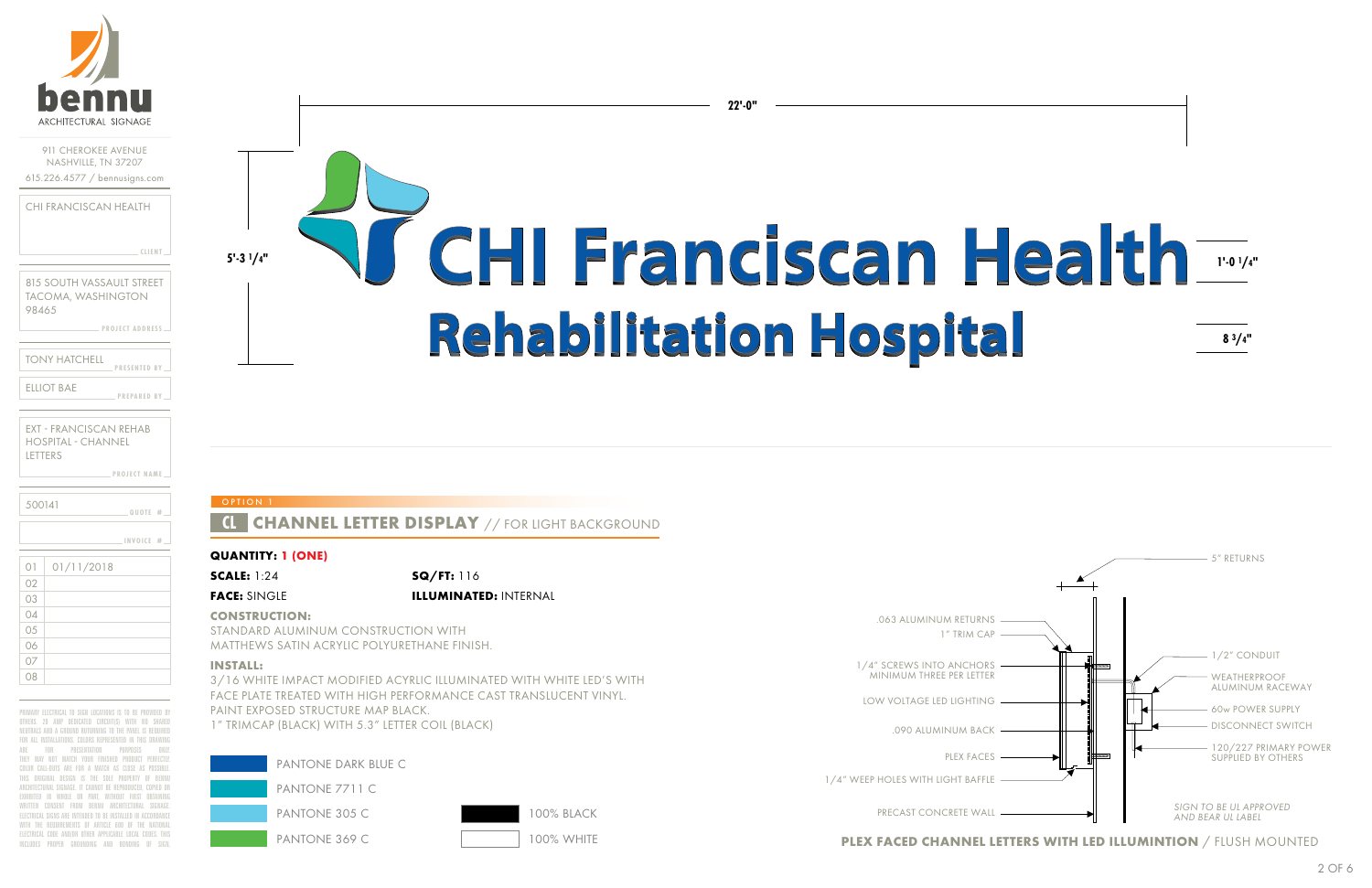

**CLIENT**

**PROJECT ADDRESS**

**PROJECT NAME**

815 SOUTH VASSAULT STREET TACOMA, WASHINGTON 98465

**PRESENTED BY PREPARED BY** TONY HATCHELL ELLIOT BAE

EXT - FRANCISCAN REHAB HOSPITAL - CHANNEL LETTERS

| 02              |  |
|-----------------|--|
| 03              |  |
| 04              |  |
| $\overline{05}$ |  |
| 06              |  |
| 07              |  |
| 08              |  |

**QUOTE #** 01 01/11/2018 500141 **INVOICE #**

PRIMARY ELECTRICAL TO SIGN LOCATIONS IS TO BE PROVIDED BY OTHERS. 20 AMP DEDICATED CIRCUIT(S) WITH NO SHARED NEUTRALS AND A GROUND RUTURNING TO THE PANEL IS REQUIRED FOR ALL INSTALLATIONS. COLORS REPRESENTED IN THIS DRAWING ARE FOR PRESENTATION PURPOSES ONLY. THEY MAY NOT MATCH YOUR FINISHED PRODUCT PERFECTLY. COLOR CALL-OUTS ARE FOR A MATCH AS CLOSE AS POSSIBLE. THIS ORIGINAL DESIGN IS THE SOLE PROPERTY OF BENNU ARCHITECTURAL SIGNAGE. IT CANNOT BE REPRODUCED, COPIED OR EXHIBITED IN WHOLE OR PART, WITHOUT FIRST OBTAINING WRITTEN CONSENT FROM BENNU ARCHITECTURAL SIGNAGE. ELECTRICAL SIGNS ARE INTENDED TO BE INSTALLED IN ACCORDANCE WITH THE REQUIREMENTS OF ARTICLE 600 OF THE NATIONAL ELECTRICAL CODE AND/OR OTHER APPLICABLE LOCAL CODES. THIS INCLUDES PROPER GROUNDING AND BONDING OF SIGN.



**SOUTH ELEVATION**



SIGNAGE CL: 116 ft2

## **CL CHANNEL LETTER DISPLAY** // FOR LIGHT BACKGROUND

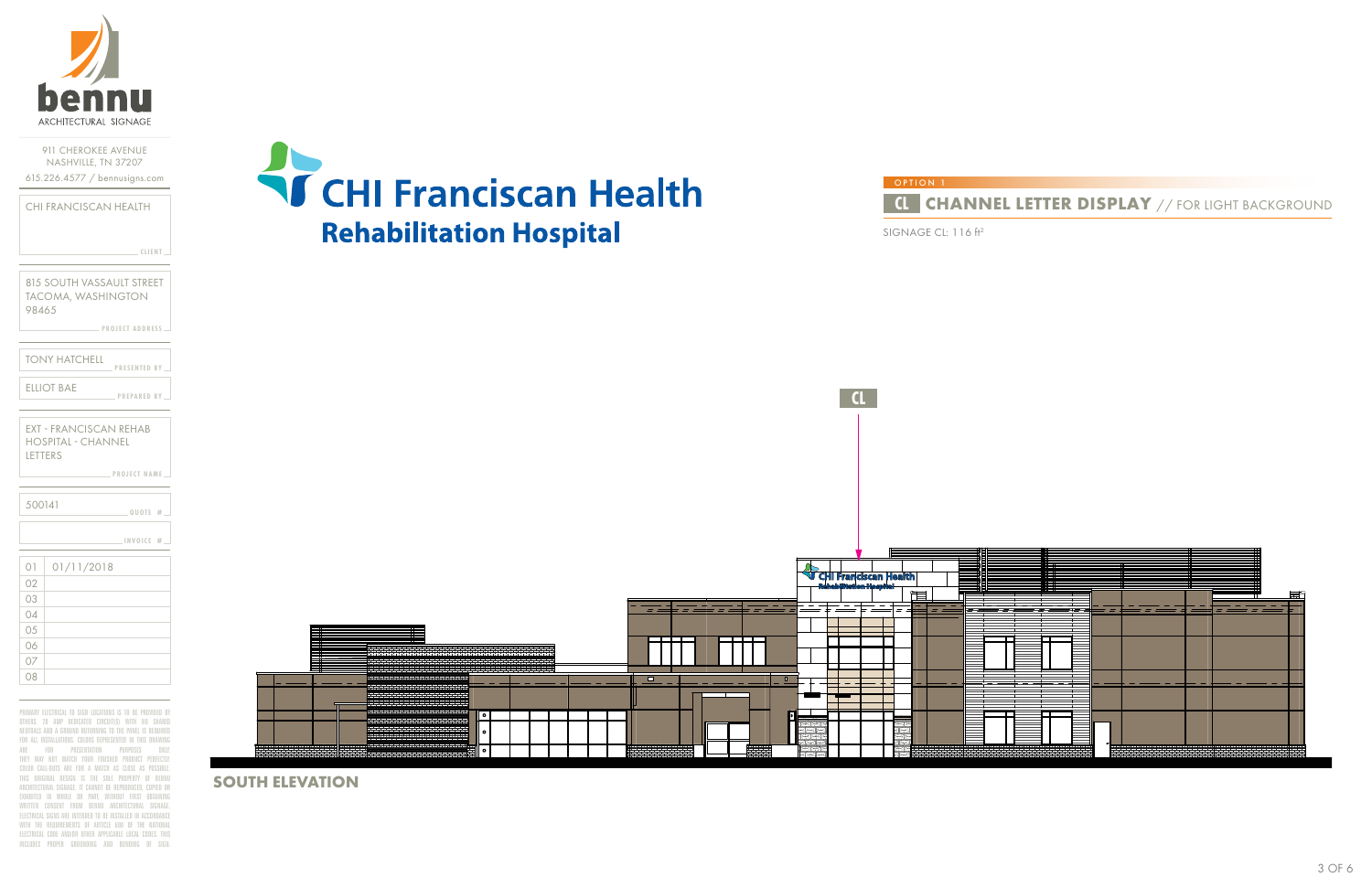

|  | – CLIENT |
|--|----------|
|  |          |

**PROJECT ADDRESS**

**PROJECT NAME**

815 SOUTH VASSAULT STREET TACOMA, WASHINGTON 98465

| TONY HATCHELL | <b>PRESENTED BY</b> |  |
|---------------|---------------------|--|
| FILIOT BAF    | <b>PREPARED BY</b>  |  |

| 500141 | $10U$ OTE $#$ |
|--------|---------------|
|        |               |

| EXT - FRANCISCAN REHAB |
|------------------------|
| HOSPITAL - CHANNEL     |
| LETTERS                |

| O <sub>1</sub> | 01/11/2018 |
|----------------|------------|
| 02             |            |
| 03             |            |
| 04             |            |
| 05             |            |
| 06             |            |
| 07             |            |
| 08             |            |

PRIMARY ELECTRICAL TO SIGN LOCATIONS IS TO BE PROVIDED BY OTHERS. 20 AMP DEDICATED CIRCUIT(S) WITH NO SHARED NEUTRALS AND A GROUND RUTURNING TO THE PANEL IS REQUIRE FOR ALL INSTALLATIONS. COLORS REPRESENTED IN THIS DRAWING ARE FOR PRESENTATION PURPOSES ONL THEY MAY NOT MATCH YOUR FINISHED PRODUCT PERFECTL COLOR CALL-OUTS ARE FOR A MATCH AS CLOSE AS POSSIBLE. THIS ORIGINAL DESIGN IS THE SOLE PROPERTY OF BENN ARCHITECTURAL SIGNAGE. IT CANNOT BE REPRODUCED, COPIED OR EXHIBITED IN WHOLE OR PART, WITHOUT FIRST OBTAININ WRITTEN CONSENT FROM RENNU ARCHITECTURAL SIGNAGI ELECTRICAL SIGNS ARE INTENDED TO BE INSTALLED IN ACCORDANCI WITH THE REQUIREMENTS OF ARTICLE 600 OF THE NATIONAL ELECTRICAL CODE AND/OR OTHER APPLICABLE LOCAL CODES. THIS INCLUDES PROPER GROUNDING AND BONDING OF SIGN.

# **5'-3 1/4" 1'-0 1/4"** Rehabilitation Hospital

**INVOICE #**

#### **QUANTITY: 1 (ONE)**

**SCALE:** 1:24 **SQ/FT:** 116 **FACE:** SINGLE **ILLUMINATED:** INTERNAL

#### **CONSTRUCTION:**

STANDARD ALUMINUM CONSTRUCTION WITH MATTHEWS SATIN ACRYLIC POLYURETHANE FINISH.

#### **INSTALL:**

**OPTION** 

| PANTONE DARK BLUE C |                   |
|---------------------|-------------------|
| PANTONE 7711 C      |                   |
| PANTONE 305 C       | <b>100% BLACK</b> |
| PANTONE 369 C       | 100% WHITE        |

3/16 WHITE IMPACT MODIFIED ACYRLIC ILLUMINATED WITH WHITE LED'S WITH FACE PLATE TREATED WITH HIGH PERFORMANCE CAST TRANSLUCENT VINYL. PAINT EXPOSED STRUCTURE MAP BLACK. 1" TRIMCAP (BLACK) WITH 5.3" LETTER COIL (BLACK)

1" TRIM CAP



**PLEX FACED CHANNEL LETTERS WITH LED ILLUMINTION** / FLUSH MOUNTED

1/4" SCREWS INTO ANCHORS MINIMUM THREE PER LETTER

LOW VOLTAGE LED LIGHTING

- .090 ALUMINUM BACK
	- PLEX FACES
- 1/4" WEEP HOLES WITH LIGHT BAFFLE

PRECAST CONCRETE WALL

.063 ALUMINUM RETURNS

**22'-0"**

# **CHANNEL LETTER DISPLAY** // FOR DARK BACKGROUND

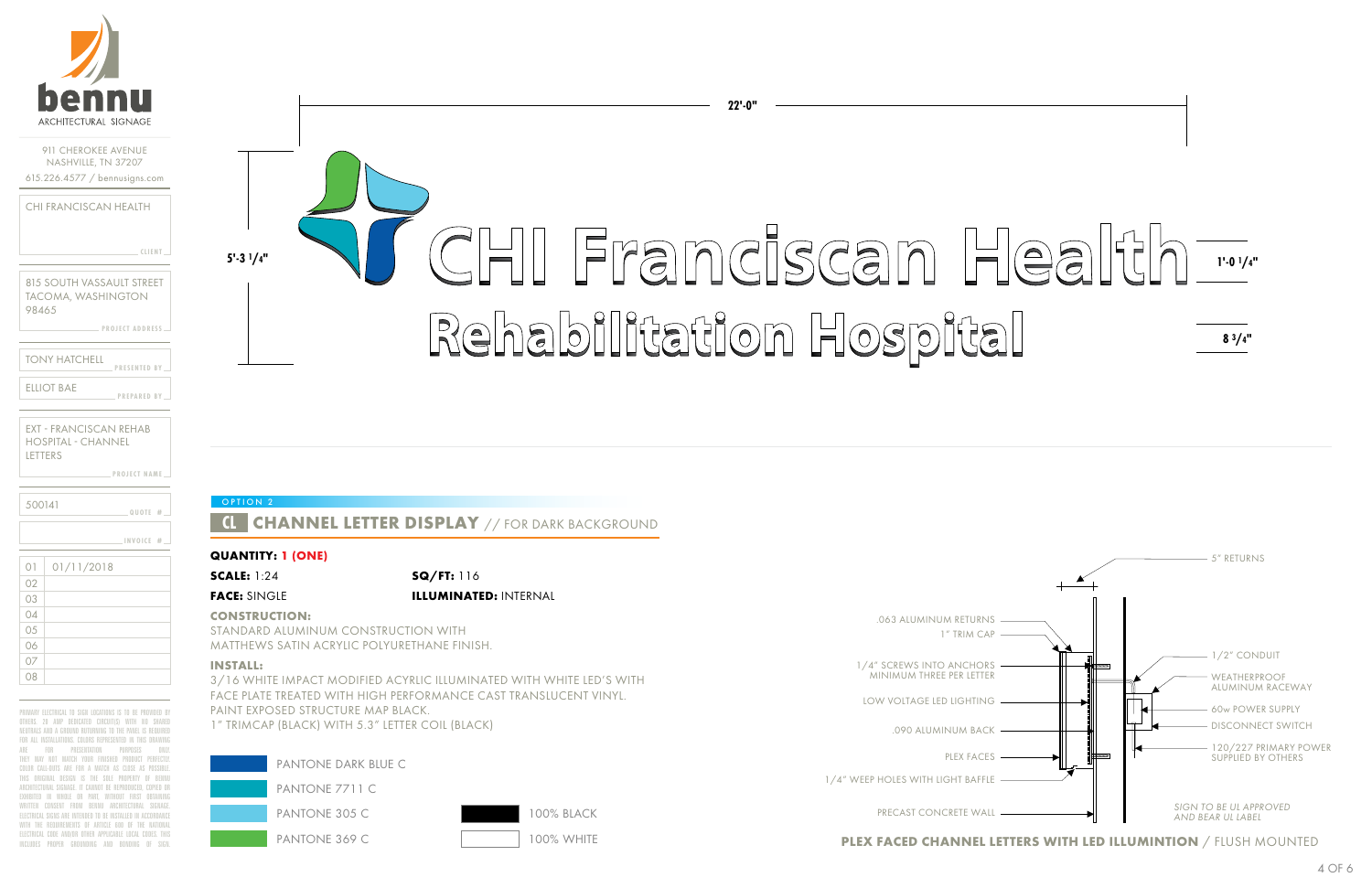

**PROJECT ADDRESS**

**PROJECT NAME**

| CHI FRANCISCAN HEALTH |  |               |  |
|-----------------------|--|---------------|--|
|                       |  |               |  |
|                       |  |               |  |
|                       |  | <b>CLIENT</b> |  |

815 SOUTH VASSAULT STREET TACOMA, WASHINGTON 98465

| <b>TONY HATCHELL</b> | <b>PRESENTED BY</b> |  |
|----------------------|---------------------|--|
| FILIOT BAF           | <b>PREPARED BY</b>  |  |

EXT - FRANCISCAN REHAB HOSPITAL - CHANNEL LETTERS

| 03 |  |  |  |
|----|--|--|--|
| 04 |  |  |  |
| 05 |  |  |  |
| 06 |  |  |  |
| 07 |  |  |  |
| 08 |  |  |  |

| 500141 |            | QUOTE $#$ $-$ |  |
|--------|------------|---------------|--|
|        |            | INVOICE #     |  |
| 01     | 01/11/2018 |               |  |
|        |            |               |  |

PRIMARY ELECTRICAL TO SIGN LOCATIONS IS TO BE PROVIDED BY OTHERS. 20 AMP DEDICATED CIRCUIT(S) WITH NO SHARED NEUTRALS AND A GROUND RUTURNING TO THE PANEL IS REQUIRED FOR ALL INSTALLATIONS. COLORS REPRESENTED IN THIS DRAWING ARE FOR PRESENTATION PURPOSES ONLY. THEY MAY NOT MATCH YOUR FINISHED PRODUCT PERFECTLY. COLOR CALL-OUTS ARE FOR A MATCH AS CLOSE AS POSSIBLE. THIS ORIGINAL DESIGN IS THE SOLE PROPERTY OF BENNU ARCHITECTURAL SIGNAGE. IT CANNOT BE REPRODUCED, COPIED OR EXHIBITED IN WHOLE OR PART, WITHOUT FIRST OBTAINING WRITTEN CONSENT FROM BENNU ARCHITECTURAL SIGNAGE. ELECTRICAL SIGNS ARE INTENDED TO BE INSTALLED IN ACCORDANCE WITH THE REQUIREMENTS OF ARTICLE 600 OF THE NATIONAL ELECTRICAL CODE AND/OR OTHER APPLICABLE LOCAL CODES. THIS INCLUDES PROPER GROUNDING AND BONDING OF SIGN.



**SOUTH ELEVATION**



SIGNAGE CL: 116 ft2

# **CL CHANNEL LETTER DISPLAY** // FOR DARK BACKGROUND

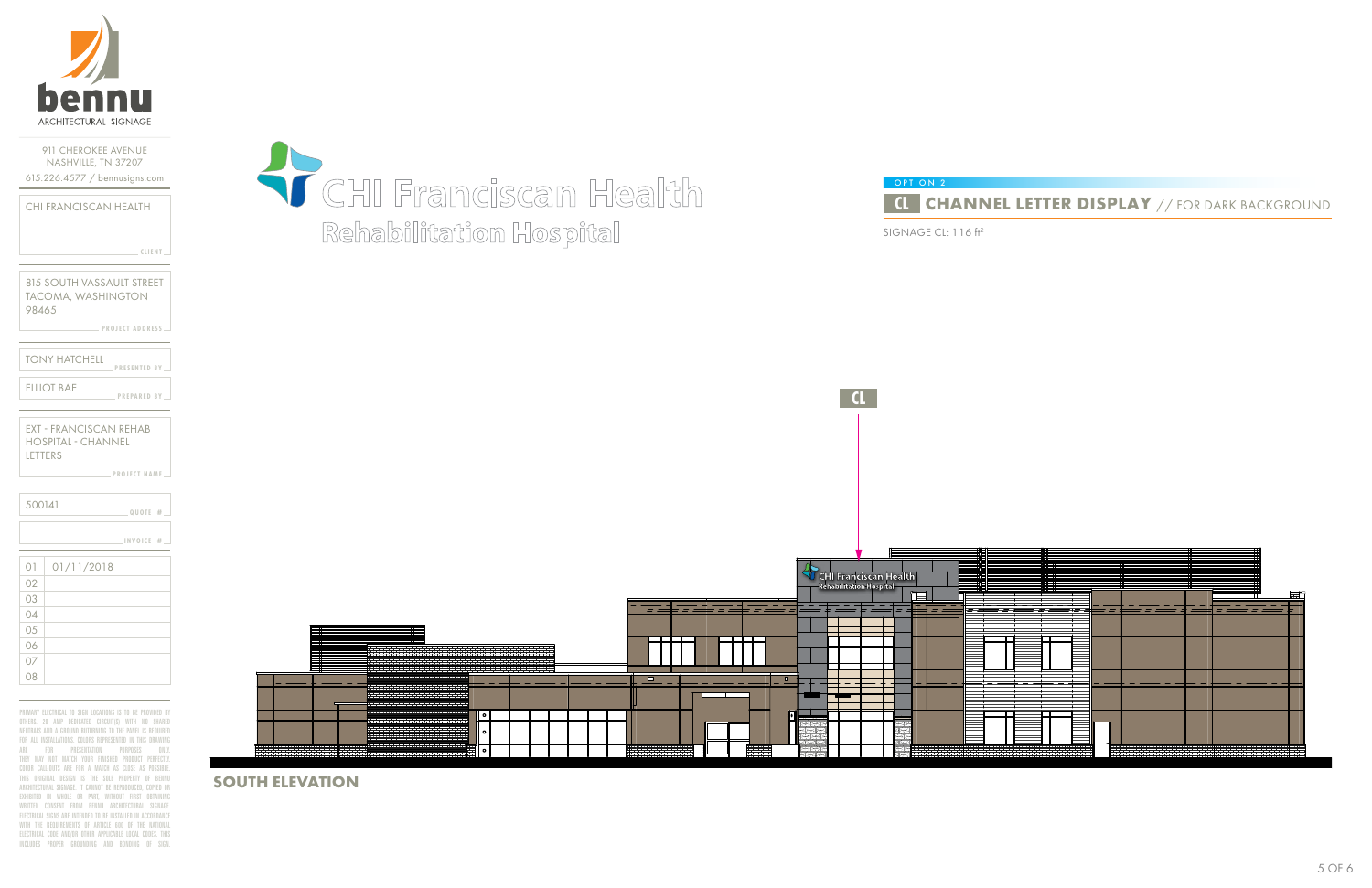

**CLIENT**

**PROJECT ADDRESS**

**PROJECT NAME**

| CHI FRANCISCAN HEALTH |  |
|-----------------------|--|
|                       |  |

815 SOUTH VASSAULT STREET TACOMA, WASHINGTON 98465

| <b>TONY HATCHELL</b> | <b>PRESENTED BY</b> |  |
|----------------------|---------------------|--|
| FILIOT BAF           | <b>PREPARED BY</b>  |  |

EXT - FRANCISCAN REHAB HOSPITAL - CHANNEL LETTERS

05 06 07 08

| 500141         |            | $.$ QUOTE $#$ $-$ |  |
|----------------|------------|-------------------|--|
|                |            | INVOICE #         |  |
| O <sub>1</sub> | 01/11/2018 |                   |  |
| 02             |            |                   |  |
| 03             |            |                   |  |
|                |            |                   |  |

PRIMARY ELECTRICAL TO SIGN LOCATIONS IS TO BE PROVIDED BY OTHERS. 20 AMP DEDICATED CIRCUIT(S) WITH NO SHARED NEUTRALS AND A GROUND RUTURNING TO THE PANEL IS REQUIRED FOR ALL INSTALLATIONS. COLORS REPRESENTED IN THIS DRAWING ARE FOR PRESENTATION PURPOSES ONLY. THEY MAY NOT MATCH YOUR FINISHED PRODUCT PERFECTLY. COLOR CALL-OUTS ARE FOR A MATCH AS CLOSE AS POSSIBLE. THIS ORIGINAL DESIGN IS THE SOLE PROPERTY OF BENNU ARCHITECTURAL SIGNAGE. IT CANNOT BE REPRODUCED, COPIED OR EXHIBITED IN WHOLE OR PART, WITHOUT FIRST OBTAINING WRITTEN CONSENT FROM BENNU ARCHITECTURAL SIGNAGE. ELECTRICAL SIGNS ARE INTENDED TO BE INSTALLED IN ACCORDANCE WITH THE REQUIREMENTS OF ARTICLE 600 OF THE NATIONAL ELECTRICAL CODE AND/OR OTHER APPLICABLE LOCAL CODES. THIS INCLUDES PROPER GROUNDING AND BONDING OF SIGN.